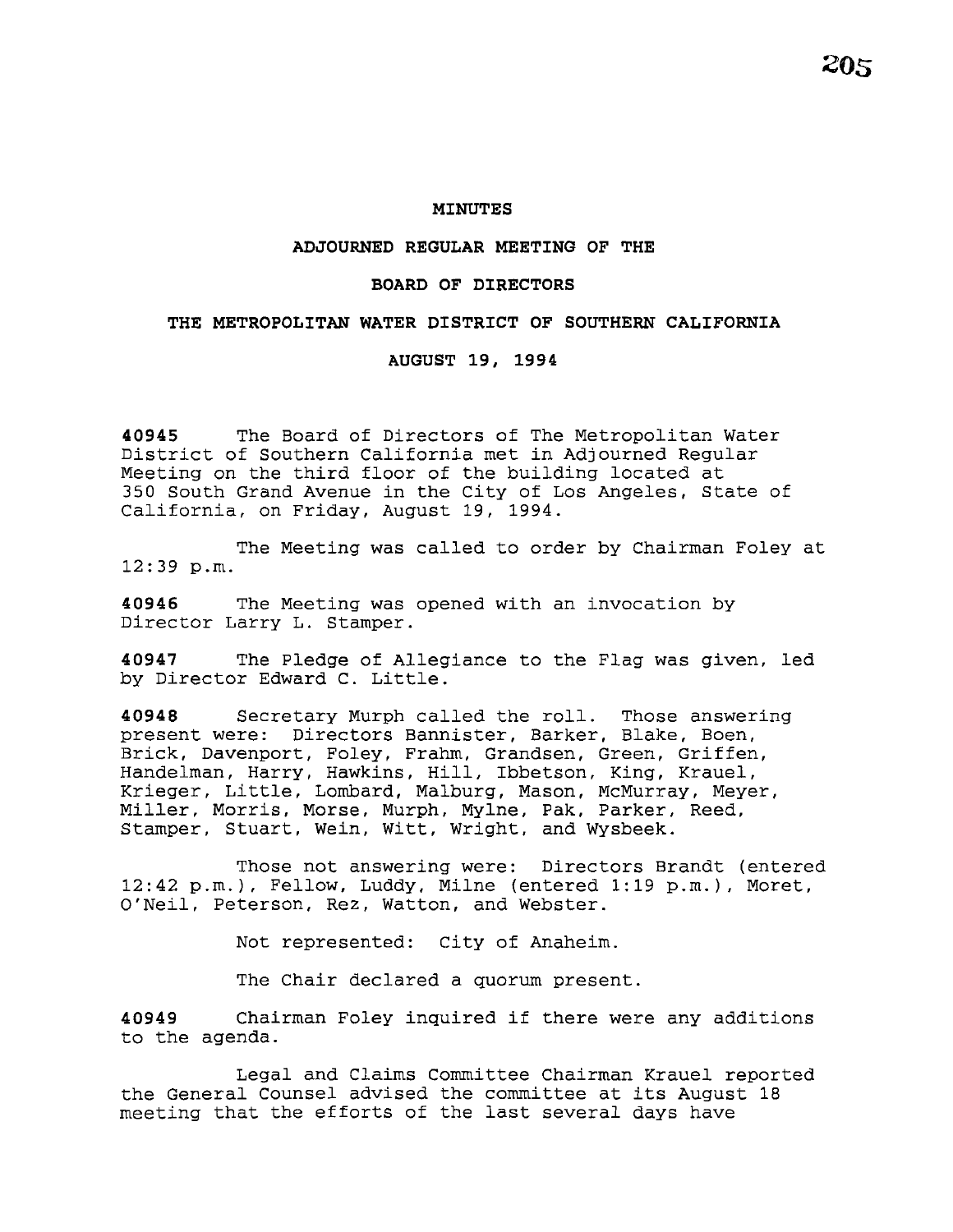resulted in a proposed settlement in the cameron v. MWD case. Committee Chairman Krauel stated the urgency to take action on this matter at today's Meeting is the need to curtail the activities of expert witnesses and trial preparation, which will cost Metropolitan thousands of dollars between now and<br>the next Meeting of the Board. Due to the fact that knowledge the next Meeting of the Board. of the need to act on this matter arose subsequent to the posting of the Agenda, Committee Chairman Krauel moved that the Board, by a two-thirds vote, add this item to the Consent<br>Calendar for action at today's Meeting. The motion was Calendar for action at today's Meeting. seconded by Vice Chairman Blake and carried unanimously, representing more than the required two-thirds vote.

Chairman Foley announced that this matter will be added to the Consent Calendar for action at today's Meeting.

Director Brandt took his seat at 12:42 p.m.

**40950** Chairman Foley invited members of the public to address the Board on matters within the Board's jurisdiction.

Donald W. Reeder, Chairman, Southern California Agricultural Water Team of the California Avocado Commission, reported on the intensive program to inform the agricultural community about Metropolitan's agricultural water rate policy, resulting in an anticipated one hundred percent acreage participation.

**40951** Chairman Foley presented to former Director Edward L. Kussman a plaque acknowledging his service as Chairman of the Land Committee.

**40952** Chairman Foley welcomed the Reverend Cecil Murray, Pastor, First AME Church of Los Angeles. Reverend Murray advised the Board how beneficial Metropolitan's community outreach program is proving to be in South Central Los Angeles.

**40953** There being no objection, the Chair ordered the reading of the Minutes of July 12, 1994, dispensed with, a copy having been mailed to all Directors.

Director Reed moved, seconded by Vice Chairman Blake and carried, approving the foregoing Minutes as mailed.

**40954** Chairman Foley received and filed a Declaration from the Executive Secretary dated July 13, 1994, stating that she had posted the Notice of Adjournment of the Board of Directors Meeting of August 9, 1994, to August 19, 1994, at 12:30 p.m.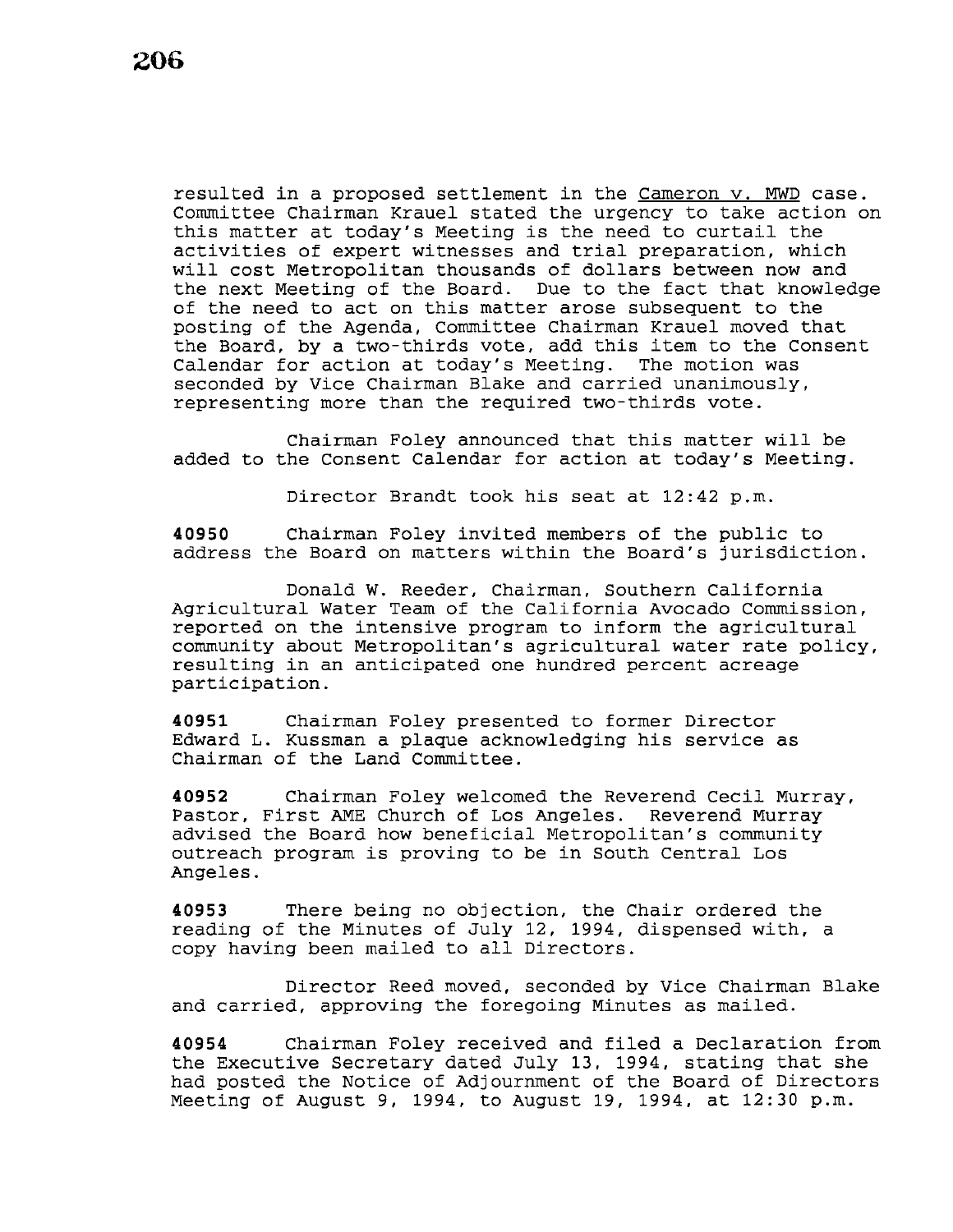**40955** The General Counsel's letter, dated August 2, 1994, was presented, transmitting the credentials evidencing the appointment by Chino Basin Municipal Water District of Wyatt L. Troxel for an indefinite term, replacing Dwight M. French.

General Counsel Taylor reported the credentials had been examined and found legally sufficient.

The Chair ordered the credentials, together with the General Counsel's letter, received and filed.

The Chair reported that the Oath of Office had been previously administered to Mr. Troxel by Executive Secretary Dorff, Notary Public, and ordered the Oath filed.

Following an introduction by Director Hill, Mr. Troxel took his seat as a Director representing Chino Basin Municipal Water District.

**40956** Vice Chairman Griffen moved, seconded by Vice Chairman Blake and carried, approving the recommendation of the Executive Committee that Director Troxel be assigned to the Land and the Legal and Claims Committees.

Director Milne took his seat at 1:19 p.m.

**40957** A letter from the General Manager dated August 18, 1994, was presented, reporting that the original Certificates of the County Auditors for the six counties in which areas of the District lie are on file in the Office of the Controller, certifying the fiscal year 1994-95 assessed valuations of all property used for calculating Metropolitan's tax. no objection, Chairman Foley ordered the tabulations transmitted with the foregoing letter from the General Manager setting forth the assessed valuations, percentage participation, and vote entitlement of member public agencies of The Metropolitan Water District of Southern California, as of August 19, 1994, based on certificates of assessed valuation of property taxable by Metropolitan for fiscal year 1994-95, as submitted by the various County Auditors, be filed, spread on the Minutes, and that the Executive Secretary be directed to send a copy to each absent Director and to each member public agency.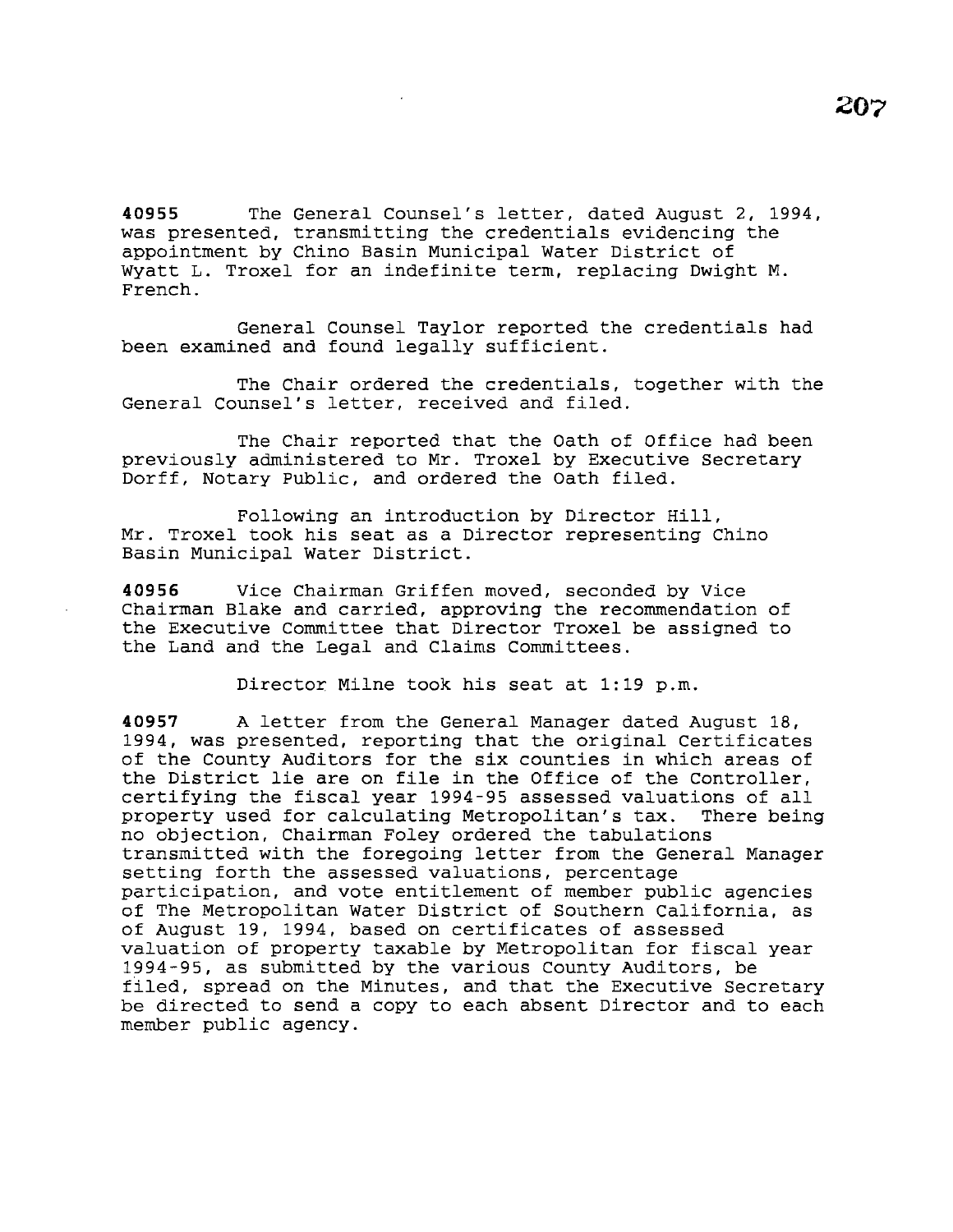# Assessed Valuations, Percentage Participation, and Vote Entitlement of Member Public Agencies of The Metropolitan Water District of Southern California as of August 19, 1994

|                   | Assessed Valuation       |                 |             |
|-------------------|--------------------------|-----------------|-------------|
|                   | Amount                   | Percent         | Vote        |
|                   | Certified                | <u>of Total</u> | Entitlement |
|                   |                          |                 |             |
| Anaheim           | \$15,747,530,720         | 1.81            | 1,575       |
| Beverly Hills     | 8,881,484,385            | 1.02            | 888         |
| Burbank           | 8,097,947,997            | 0.93            | 810         |
| Calleguas MWD     | 30, 386, 978, 522        | 3.49            | 3,039       |
| Central Basin MWD | 55,864,299,667           | 6.41            | 5,586       |
| Chino Basin MWD   | 31, 229, 275, 960        | 3.58            | 3,123       |
| Coastal MWD       | 25, 726, 299, 810        | 2.95            | 2,573       |
| Compton           | 1,558,125,661            | 0.18            | 156         |
| Eastern MWD       | 18,773,363,837           | 2.15            | 1,877       |
| Foothill MWD      | 5,044,634,292            | 0.58            | 504         |
| Fullerton         | 6,682,571,015            | 0.77            | 668         |
| Glendale          | 11,105,248,468           | 1.28            | 1,111       |
| Las Virgenes MWD  | 8,391,681,137            | 0.96            | 839         |
| Long Beach        | 18,558,375,977           | 2.13            | 1,856       |
| Los Angeles       | 191, 957, 704, 155       | 22.02           | 19,196      |
| MWD of Orange     |                          |                 |             |
| County            | 109,895,112,928          | 12.61           | 10,989      |
| Pasadena          | 8,729,924,183            | 1.00            | 873         |
| San Diego County  |                          |                 |             |
| Water Authority   | 132, 233, 567, 556       | 15.17           | 13,223      |
| San Fernando      | 740, 375, 463            | 0.09            | 74          |
| San Marino        | 1,765,849,289            | 0.20            | 177         |
| Santa Ana         | 10,817,696,319           | 1.24            | 1,082       |
| Santa Monica      | 9,595,027,090            | 1.10            | 959         |
| Three Valleys MWD | 24, 427, 384, 353        | 2.80            | 2,443       |
| Torrance          | 11,409,890,964           | 1.31            | 1,141       |
| Upper San Gabriel |                          |                 |             |
| Valley MWD        | 34, 568, 371, 507        | 3.97            | 3,457       |
| West Basin MWD    | 63, 182, 731, 728        | 7.25            | 6,318       |
| Western MWD       | 26, 177, 826, 898        | 3.00            | 2,618       |
| TOTAL ASSESSED    |                          |                 |             |
| VALUATIONS WITHIN |                          |                 |             |
| DISTRICT          | <u>\$871,549,279,881</u> | 100.00          | 87,155      |
|                   |                          |                 |             |

The above valuations include only those which have been certified by the County Auditors, in accordance with Section 305 of the Metropolitan Water District Act, Statutes of 1969, as amended. The certified valuations have been reduced to reflect Homeowners' Property Exemptions and do not include areas excluded from the District.

 $\ddot{\phantom{a}}$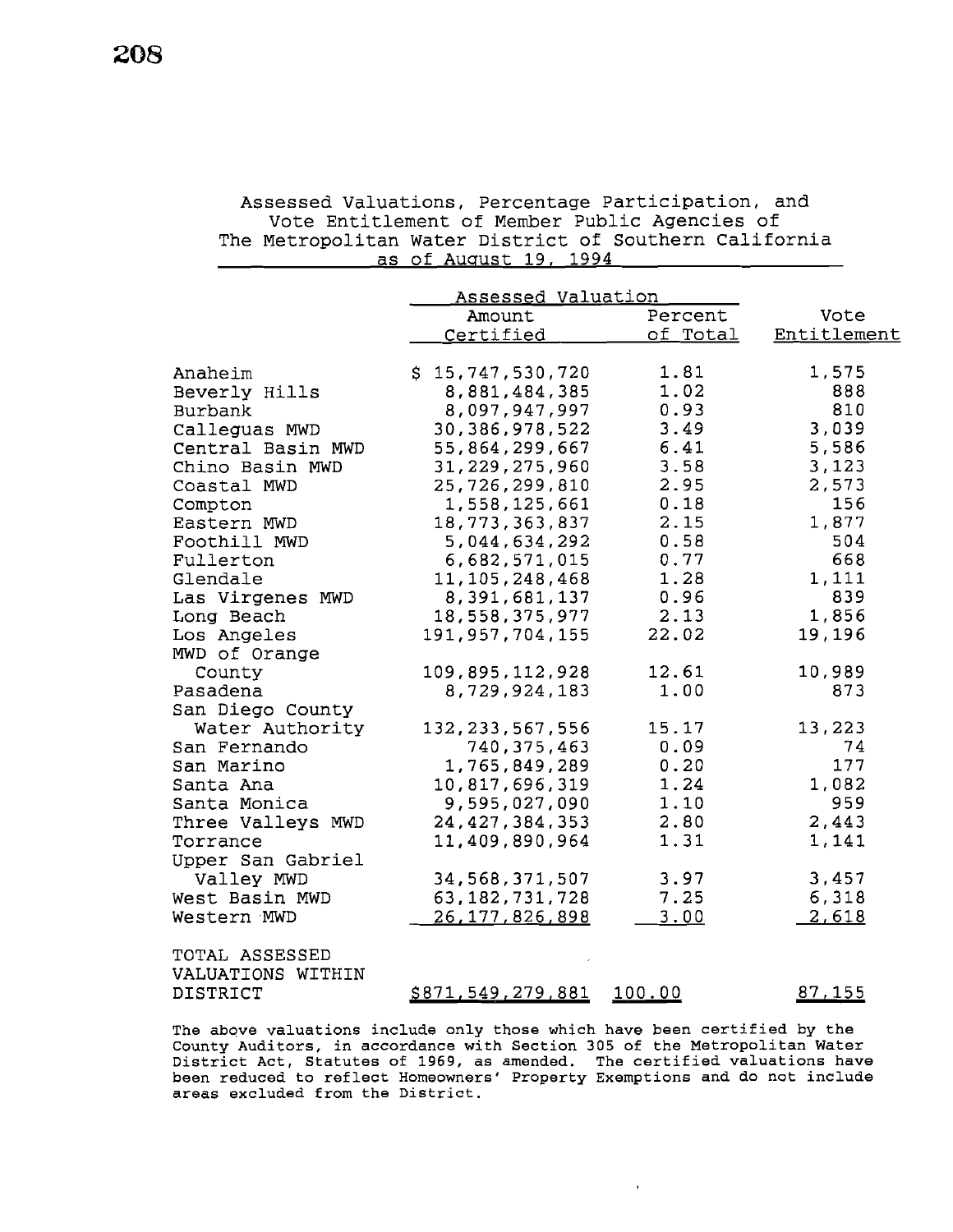**40958** Finance and Insurance Committee Chairman Mason moved, seconded by Vice Chairman Blake, that the Board adopt **Resolution 8449** transmitted with the General Manager's letter dated August 18, 1994, which fixes Metropolitan's secured property tax rate for its purposes for fiscal year 1994-95 at .0089 percent of assessed valuations and the unsecured rate at .0089 percent (the same rates as for fiscal year 1993-94), together with the various tax rates for annexation charges due Metropolitan, thereby producing a total levy of \$90,826,770 which, together with an allocation estimated at \$6,134,600 from countywide taxes on utilities, resulting in projected net tax revenues of \$80,966,825, after allowing for estimated delinquencies, allocations for redevelopment agencies and adjustments for supplemental tax collections and prior years' tax collections, said Resolution entitled:

## **A RESOLUTION LEVYING TAXES FOR THE FISCAL YEAR COMMENCING JULY 1, 1994 AND ENDING JUNE 30, 1995 FOR THE PURPOSES OF THE METROPOLITAN WATER DISTRICT OF SOUTHERN CALIFORNIA**

Chairman Foley called for a vote on the motion.

The following is a record of the vote on the motion:

Ayes: Burbank (Dir. Stamper, 810 votes), Calleguas Municipal Water District (Dirs. Grandsen and Miller, 3,039 votes), Central Basin Municipal Water District (Dirs. Ibbetson, Malburg, and Morse, 5,586 votes), Chino Basin Municipal Water District (Dirs. Hill and Troxel, 3,123 votes), Coastal Municipal Water District (Dir. McMurray, 2,573 votes), Compton (Dir. Murph, 156 votes), Eastern Municipal Water District (Dir. Boen, 1,877 votes), Fullerton (Dir. Blake, 668 votes), Long Beach (Dir. Meyer, 1,856 votes), Los Angeles Dirs. Brandt, Green, Handelman, Lombard, Pak, and Wein. Absent: Dirs. Luddy and Moret. 19,196 votes), Municipal Water District of Orange County (Dirs. Bannister, Davenport, Foley, King, and Witt, 10,989 votes), Pasadena (Dir. Brick, 873 votes), San Diego County Water Authority (Ayes: Dirs. Frahm, Griffen, Krauel, Mason, and Parker. Absent: Dir. Watton. 13,223 votes), San Fernando (Dir. Wysbeek, 74 votes), San Marino (Dir. Morris, 177 votes), Santa Ana (Dir. Harry, 1,082 votes), Santa Monica (Dir. Reed, 959 votes), Three Valleys Municipal Water District (Dir. Milne, 2,443 votes), Torrance (Dir. Wright, 1,141 votes), Upper San Gabriel Valley Municipal Water District (Dirs. Fellow and Hawkins, 3,457 votes), West Basin Municipal Water District (Dirs. Barker, Little, and Stuart, 6,318 votes), Western Municipal Water District of Riverside County (Dirs. Krieger and Mylne, 2,618 votes). Total 82,238 votes.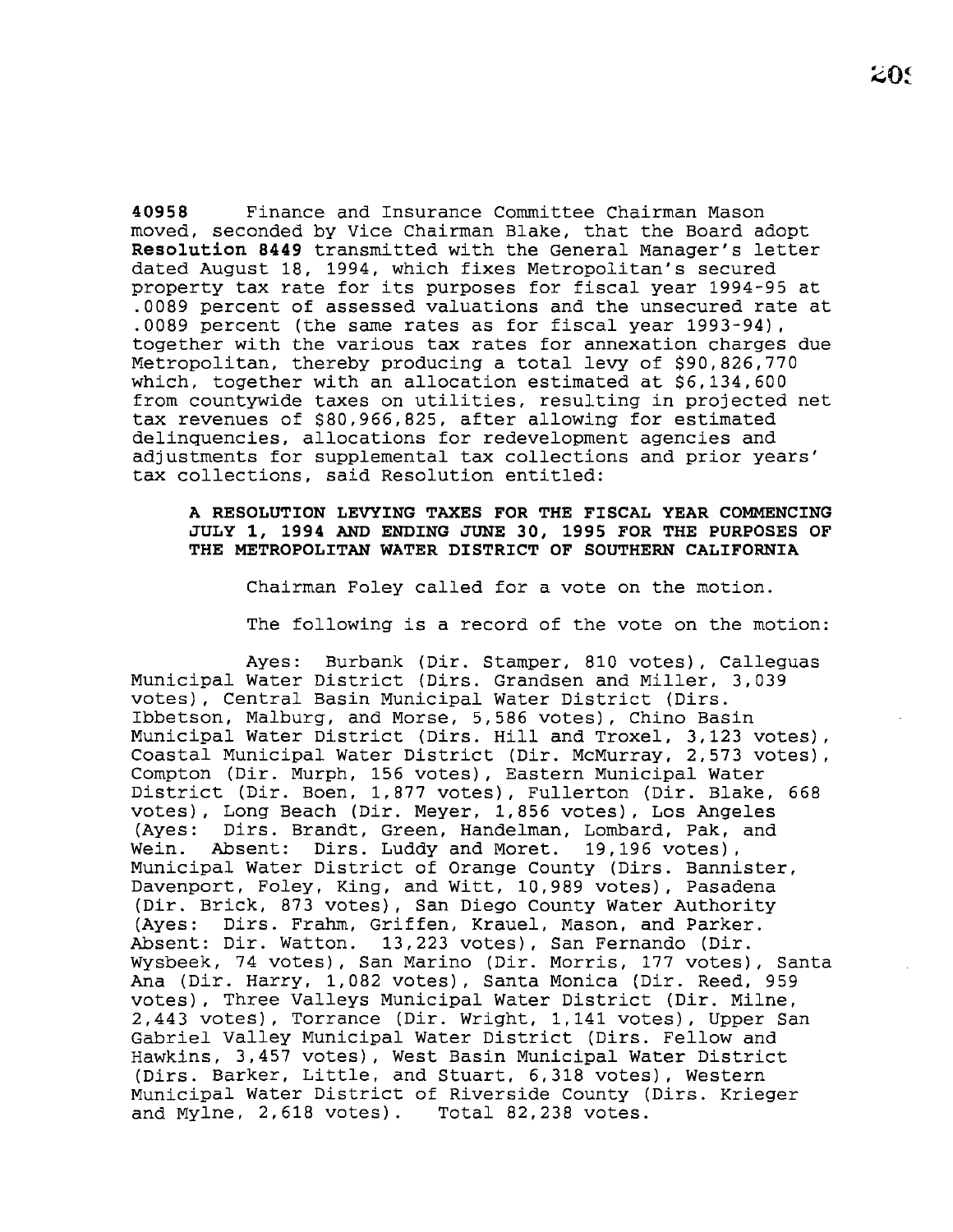Noes: None.

Abstains: None.

Absent: Beverly Hills (Dir. Webster, 888 votes), Foothill Municipal Water District (Dir. O'Neil, 504 votes), Glendale (Dir. Rez, 1,111 votes), Las Virgenes Municipal Water District (Dir. Peterson, 839 votes). Total 3,342 votes.

Not Represented: Anaheim (1,575 votes). Total 1,575 votes.

The Chair declared **Resolution 8449** adopted by a unanimous vote of the Board.

**40959** Vice Chairman Griffen moved, seconded by Vice Chairman Blake and carried, authorizing the preparation of a Memorial Resolution for Bob Kazarian, who had represented the City of Anaheim on Metropolitan's Board since November 20, 1990.

**40960** Vice Chairman Griffen presented to Chairman Foley a pin emblematic of his completion on August 22 of five years of service representing Municipal Water District of Orange County.

Director King withdrew from the Meeting at 1:29 p.m.

**40961** Vice Chairman Griffen moved, seconded by Vice Chairman Blake and carried, approving the recommendation of the Executive Committee that Director Wysbeek be appointed Chairman of the Land Committee; and Director Harry be assigned to the Engineering and Operations Committee.

**40962** Chairman Foley announced that he has appointed Director Ibbetson to Chair the Special Committee on WCT Transaction with Director Wysbeek serving as a member of that committee; Directors Hawkins, King, Morris, and Pak to the Task Force to Review Office Space and Building Sites; Directors Troxel and Wright to the Ad Hoc committee on Energy and Desalination; Director Grandsen to the Special Audit Committee; and Directors Blake, Brick, Hill, Meyer, Pak, and Parker to serve on the Information Systems Ad Hoc Committee chaired by Director Mylne.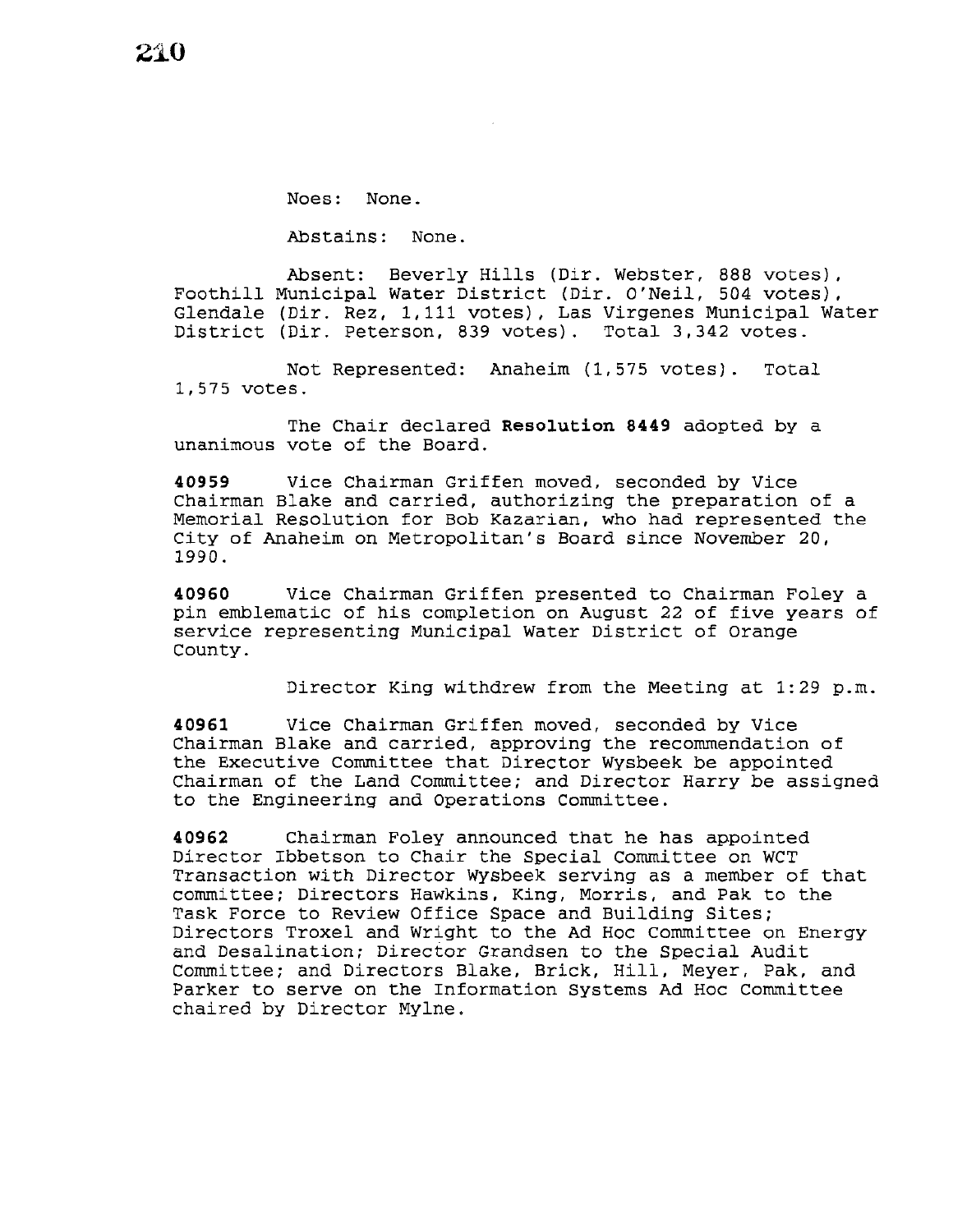**40963** Director Krieger moved, seconded by Vice Chairman Blake and carried, approving the salary adjustments and benefit packages for the Department Heads as follows:

1. Effective July 3, 1994, the General Manager's contract be amended to include: (a) an annual salary at a flat rate of \$183,000, (b) payment of a disability insurance premium not to exceed \$2,800 per fiscal year for two years, (c) modification of the existing life insurance policy from \$360,000 to \$600,000 at a cost of \$500, and (d) an accrued leave bank;

2. Effective July 3, 1994, the General Counsel's flat rate annual salary shall be \$156,555 with Metropolitan making the payment of the PERS member contribution. Effective January 1, 1995, the General Counsel's flat rate annual salary shall be increased by 5% to \$164,383; and

3. Metropolitan is to pay the PERS member contribution for the Auditor;

as recommended in the July 20, 1994, letter from the Special Committee on Department Head Compensation, signed by Chairman Foley.

Directors Frahm, Krauel, and Mason requested to be recorded as voting no.

**40964** Vice Chairman Griffen announced that the report of the Blue Ribbon Task Force Ad Hoc Committee was deferred by the Executive Committee to the September meetings.

**40965** Legal and Claims Committee Chairman Krauel announced there is no report on legal issues arising out of space problems.

**40966** General Manager Wodraska reported that, as requested by the National Academy of Science, a Hydrologic Review of the Proposed Ward Valley Low-Level Radioactive Waste Facility was prepared by consultants retained by Metropolitan and will be mailed to the Academy today, with copies available for all Directors. He advised that the report deals only with the technical aspects of the site, with Metropolitan taking no position. When the National Academy of Science has made a recommendation, it will be reported to the Board for appropriate action, he said.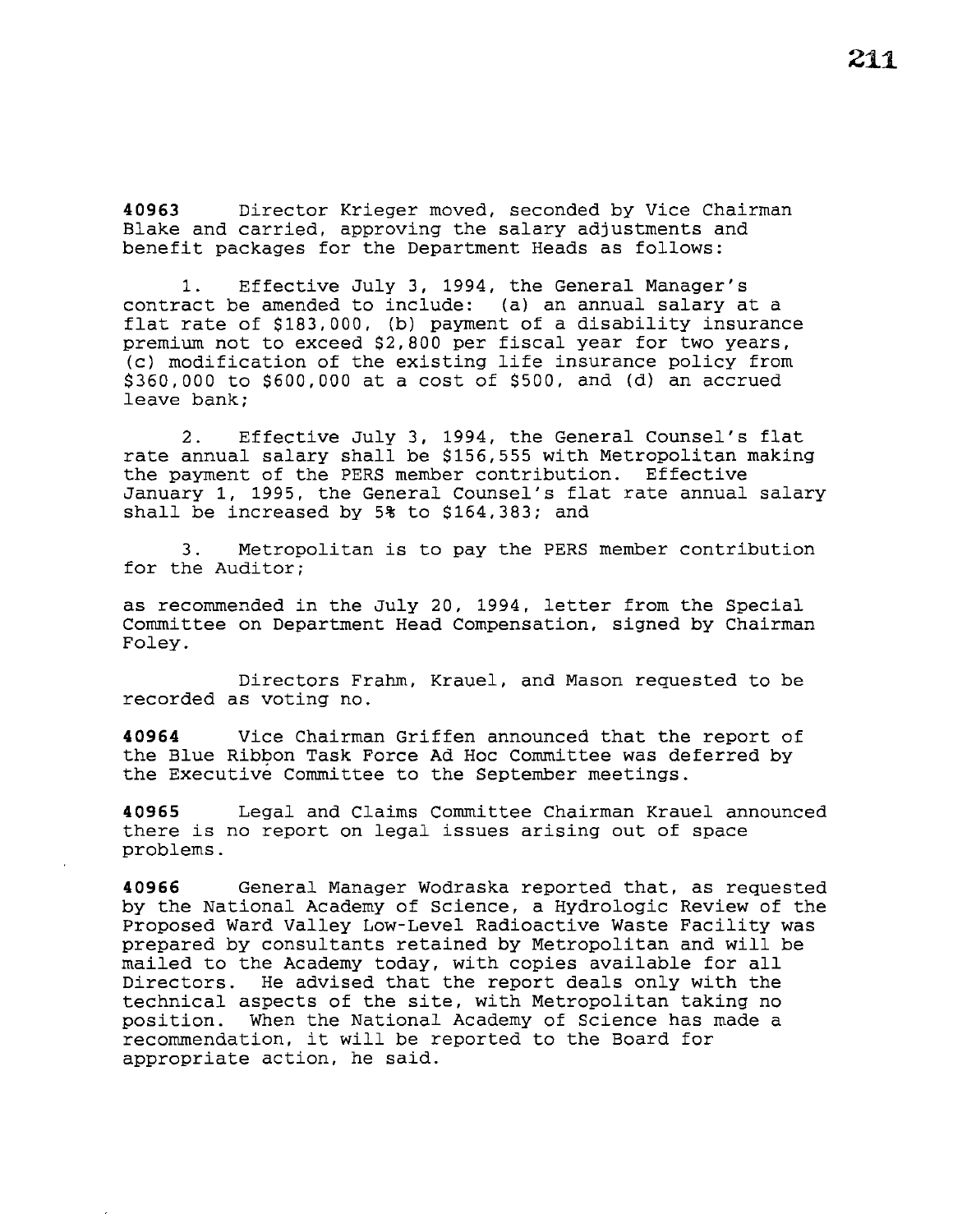He advised of Metropolitan's leadership role in developing the source protection provision for the Safe Drinking Water Act and he was optimistic of approval by the House. He advised that the National Resource Defense Council recently issued a press release reporting on the many violations by agencies of water quality standards, citing Metropolitan among others, that such report was inaccurate as to Metropolitan and some others, and that the Environmental Protection Agency is sending a letter of apology.

Mr. Wodraska reported that the Urban Coalition is finalizing its position and will be testifying at the State Water Resources Control Board hearing on September 1, the last hearing before making a recommendation. He announced that on October 6, in the Water Court, the 167 employees retiring from Metropolitan will be recognized, and he urged all Directors to attend.

Vice Chairman Griffen withdrew from the Meeting at 1:45 p.m.

**40967** Deputy General Manager Horne reported the efforts to improve the method of furnishing information to the Board. He commended Auditor Hondorp for his participation in negotiating the payment to Santa Margarita Water District for Metropolitan's capacity share of the South County Pipeline, resulting in substantial savings.

Chief of Operations Means, using a video tape, described the break in the Santa Monica Feeder which occurred early in the morning of August 12 on Sunset Boulevard.

Chief Engineer Snyder gave a slide-illustrated report on the status of construction projects.

Director Pak withdrew from the Meeting at 2:02 p.m.

Chief of Planning and Resources Man discussed the schedule for the Integrated Resource Plan, a copy before each Director. She advised that the 1995 operating plan for the Colorado River has been prepared, and all reasonable beneficial consumptive needs will be met.

Chief Financial Officer Leddy reported on Metropolitan's financial condition. He introduced Roger Marumoto, recently appointed as Acting Treasurer.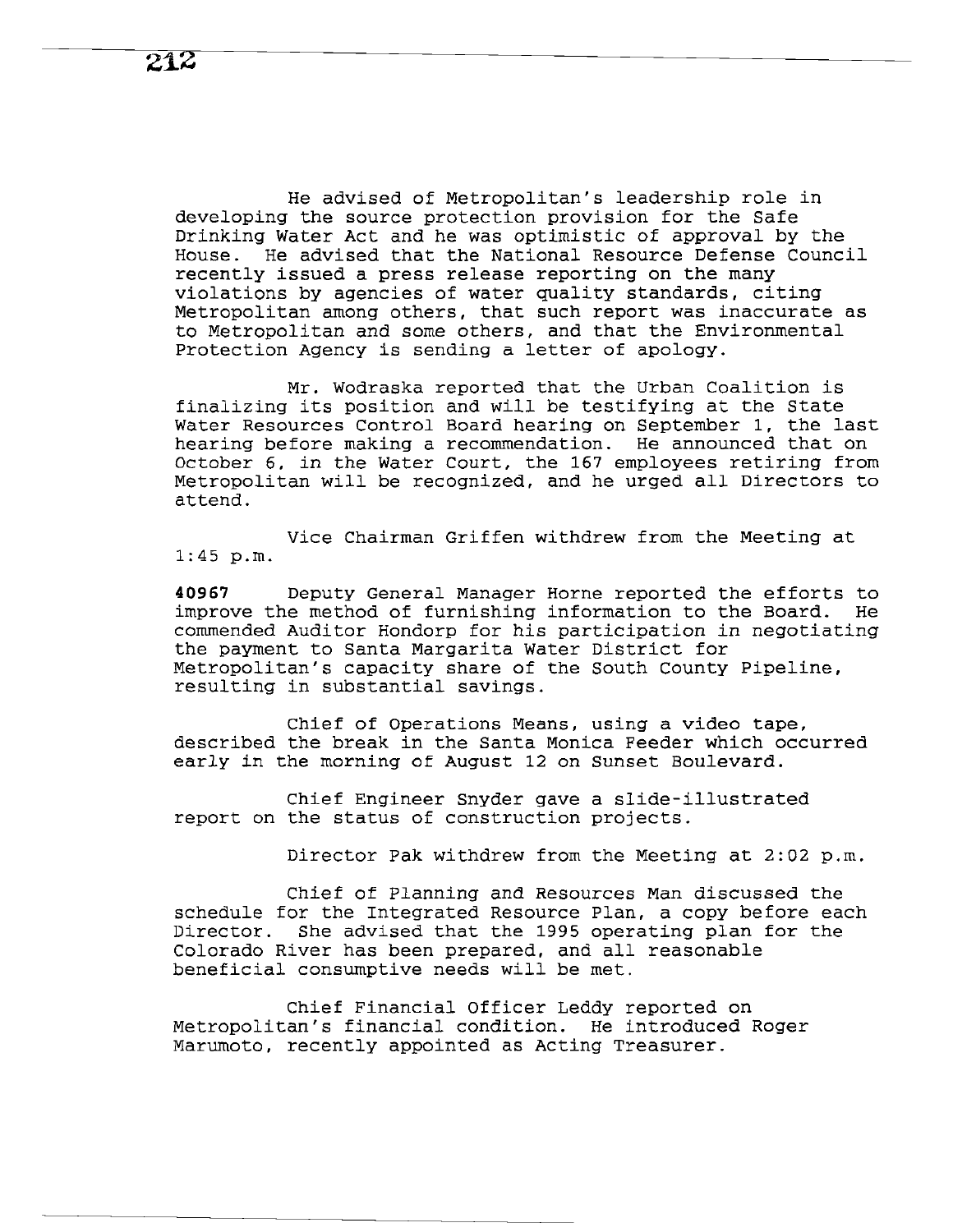Vice Chairman Blake moved, seconded by Board Secretary Murph and carried, and the Board approved the Consent Calendar Items, **M.I. 40968** through **M.I. 40994,** as follows:

**40968** The Board (1) adopted **Resolution 8450** transmitted with the General Manager's letter dated July 28, 1994, changing Metropolitan's contributions to the medical plans maintained by the Public Employees' Medical and Hospital Care Act for all employees and annuitants, said changes to be effective August 1, 1994, through July 31, 1995; and (2) amended Section 6522 of the Administrative Code to read as shown in Attachment B to the foregoing letter; said Resolution entitled:

### **RESOLUTION FIXING THE EMPLOYER'S CONTRIBUTION UNDER THE PUBLIC EMPLOYEES' MEDICAL AND HOSPITAL CARE ACT**

**40969** Added Sections 4118, 4119, and 4517 to the Administrative Code and amended Section 4206, to read as shown in Attachment A to the General Manager's letter dated August 5, 1994, relating to the Cooperative Storage Program.

**40970** Ratified the General Counsel's intervention in Bay Institute of San Francisco, et al., v. United States Fish and Wildlife Service, et al., and authorized the General Counsel to do all things and take all actions necessary to protect Metropolitan's interest in that litigation, as set forth in the General Counsel's letter dated August 1, 1994.

**40971** Authorized the General Manager to contribute a total of \$69,446.76 to the State Water Contractors (\$37,500 for the Bay/Delta Fund and \$31,946.76 for the Bay/Delta Special Urban Account) for projects and programs in fiscal year 1994-95 related to Bay/Delta issues affecting the State Water Project interests of Metropolitan, as set forth in the General Manager's letter dated August 5, 1994.

**40972** Authorized the General Manager to execute a contract with Serrot Corporation in the amount of \$817,000 to construct a floating cover for Jensen Finished Water Reservoir No. 2 in accordance with Specifications No. 1259, as amended, as set forth in the General Manager's letter dated July 29, 1994.

**40973** Authorized the General Manager to pay the State Water Contractors' dues in the amount of \$221,265 for 1994-95 (an increase of \$20,110 over 1993-94), as set forth in the General Manager's letter dated August 5, 1994.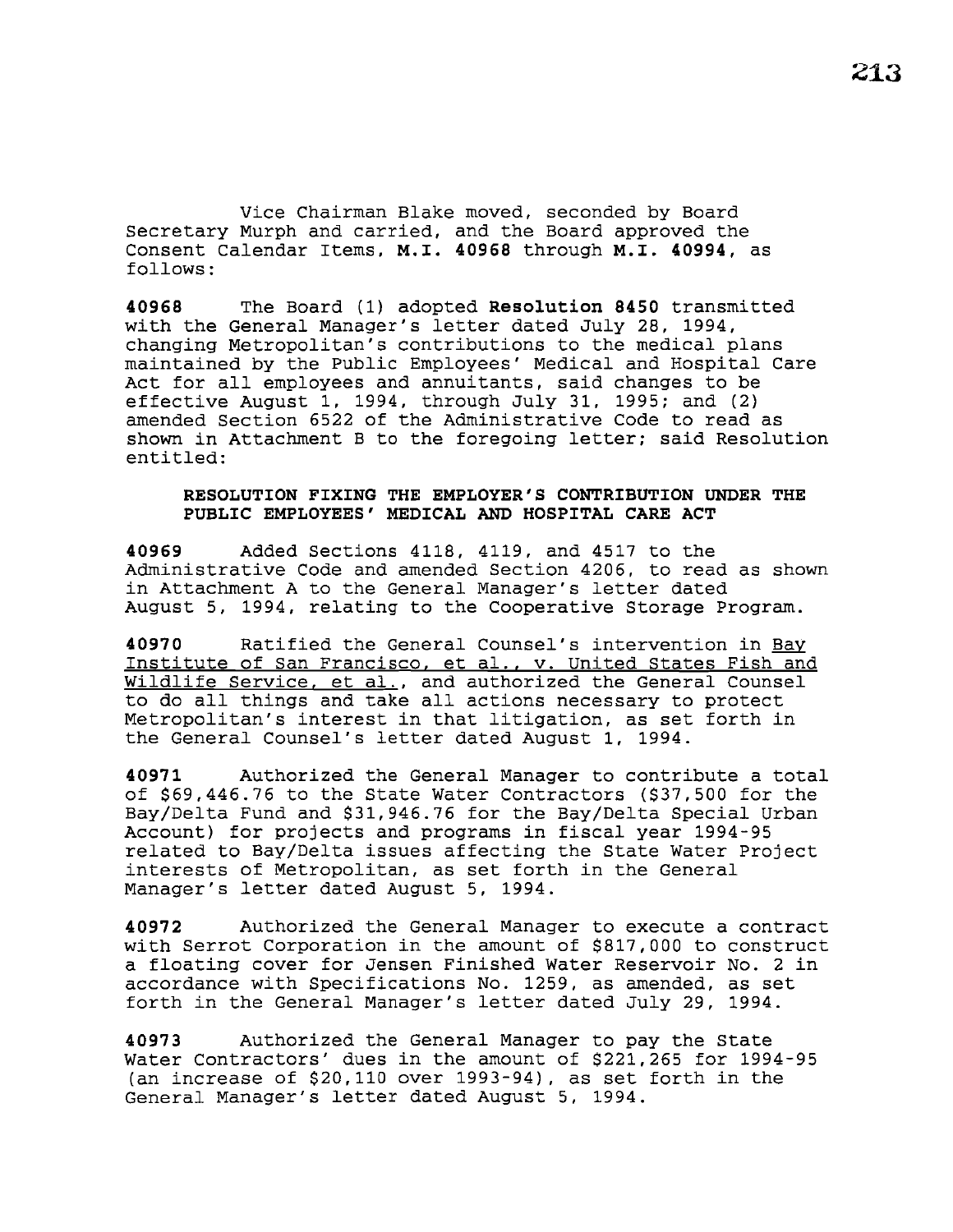**40974** Authorized the General Manager to pay Metropolitan's share of the total contribution to the Six Agency Fund for fiscal year 1994-95 in the amount of \$526,429 (an increase of \$14,053 over 1993-94), as set forth in the General Manager's letter dated July 20, 1994.

**40975** Authorized the General Manager to pay Metropolitan's share of the total contribution to the Colorado River Association-Six Agency Committee for fiscal year 1994-95 in the amount of \$16,850 (an increase of \$4,329 over 1993-94), as set forth in the General Manager's letter dated July 20, 1994.

**40976** Amended Sections 4516, 5200, 5201, 6329, 6331, 9306, and 1202 of the Administrative Code to reflect changes and conform with pertinent laws, as set forth in the General counsel's letter dated August 1, 1994, and supplemented by his letter of August 18, 1994.

**40977** Authorized the General Manager to amend existing agreements and enter into new contracts with employment service agencies and consultants supplying temporary personnel in excess of the \$250,000 limitation with an overall limitation in amounts paid of \$3,522,450 for the first half of fiscal year 1994-95, substantially in accordance with the terms outlined in the General Manager's letter dated July 26, 1994, subject to the contracts being in form approved by the General Counsel.

**40978** Directed staff to continue monitoring the progress of Assembly Bill 2790 (Lee and Polanco) and other State actions regarding the Disabled and Disabled Veterans Business Enterprise legislation, as set forth in the General Manager's letter dated July 29, 1994.

**40979** The Board (1) approved the implementation of the Lake Mathews Drainage Water Quality Management Plan (Plan) , and authorized the General Manager to have all work performed, other than work performed under contracts involving an expenditure of \$250,000 or more, for the studies and design of Metropolitan's facilities within the Plan, provided the County of Riverside has adopted an Area Drainage Plan which will partially reimburse Metropolitan as development occurs; (2) authorized the General Manager to participate with the County of Riverside in seeking grant funding for reimbursement of the project costs; and (3) authorized Appropriation No. 683 in the amount of \$3.5 million from the Pay-As-You-Go Fund, including approximately \$1 million for studies already completed, to finance the studies and design of Metropolitan's facilities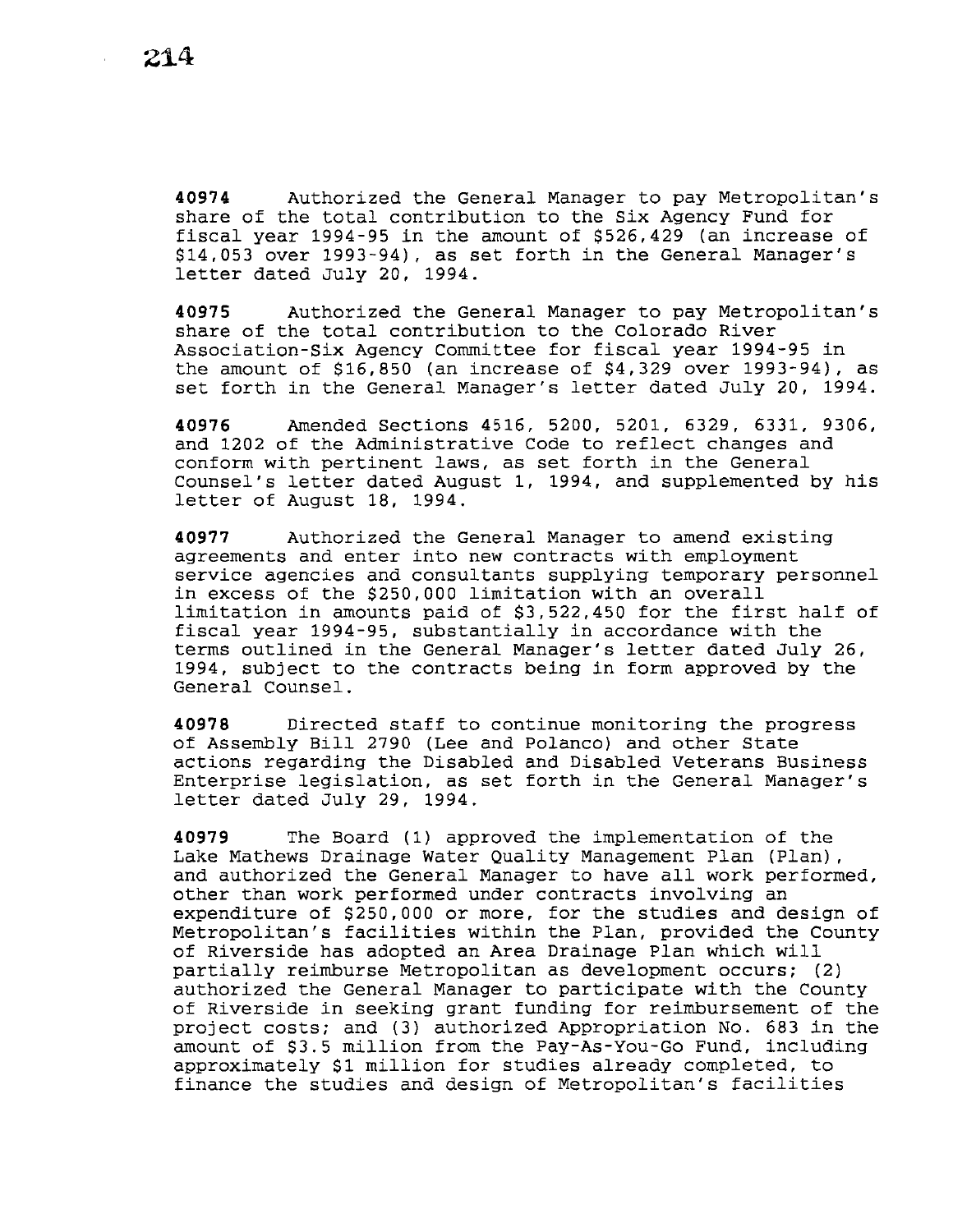included in the Plan for the Lake Mathews Watershed, as set forth in the General Manager's letter dated August 5, 1994.

**<sup>40980</sup>**Authorized (1) the General Manager to have all work performed in advance of award of a contract for construction of a sludge dewatering and handling facility at the Weymouth filtration plant; and (2) Appropriation No. 691 in the amount of \$1,000,000 from the Pay-As-You-Go Fund to finance all estimated costs of design and environmental documentation work for the project, as set forth in the General Manager's letter dated August 1, 1994.

**40981** Authorized (1) the General Manager to have all work performed for reimbursable projects, other than work to be performed under contracts involving an expenditure of \$250,000 or more; and (2) Revision No. 4 to Appropriation No. 102, an increase of \$13,300,000 to a total of \$15,800,000 from the General Fund, to finance all estimated costs incurred for reimbursable projects, as set forth in the General Manager's letter dated August 3, 1994.

**40982** The Board (1) authorized Revision No. 11 to Appropriation No. 560, an increase of \$952,000 to a total of \$422,909,000 from the Revenue Bond Construction Fund, for the demolition of the San Diego Canal and for all estimated costs in advance of award of other construction contracts for the Domenigoni Valley Reservoir Project; and (2) awarded a \$591,235 contract to Iconco, Inc., for demolition of the San Diego Canal; and upon execution of the contract, authorized the General Manager to reject all other bids received, as set forth in the General Manager's letter dated July 18, 1994.

**40983** The Board (1) approved the placement of the Owner-Controlled Insurance Program as described in the General Manager's letter dated July 25, 1994; and (2) authorized Revision No. 12 to Appropriation No. 560, an increase of \$19,621,000 to a total of \$442,530,000 from the Revenue Bond Construction fund, to accommodate the insurance premium payment plan.

Director Bannister requested to be recorded as voting no.

**<sup>40984</sup>**Authorized (1) the General Manager to have all work performed, other than work performed under contracts involving an expenditure of \$250,000 or more, to continue operation of the 2,000-gpd test unit as part of the preliminary engineering phase of the Seawater Desalination Demonstration Project; and (2) Revision No. 4 to Appropriation No. 604, an increase of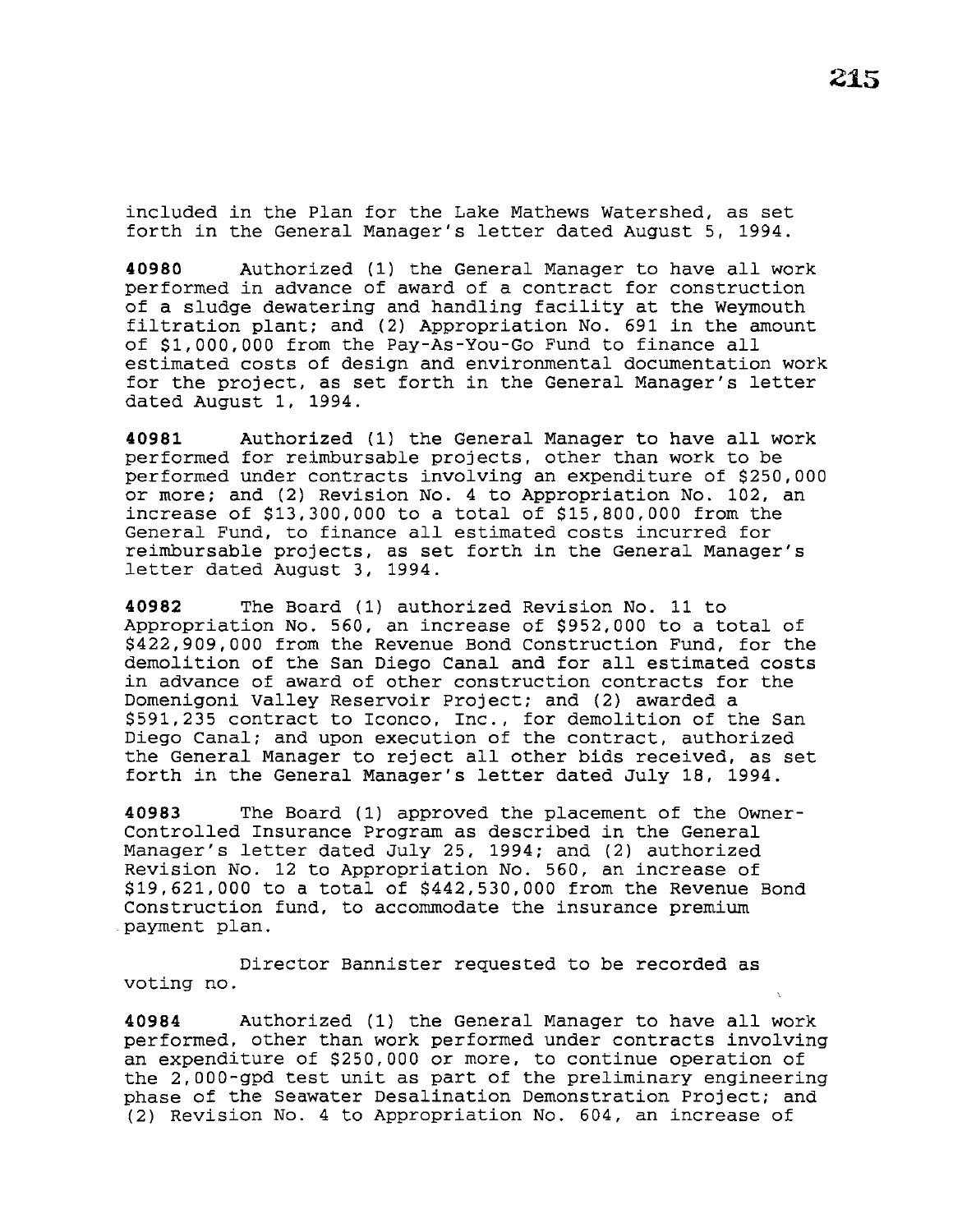\$800,000 to a total amount of \$5 million from the 1992 Revenue Bond Construction Fund to finance this work, as set forth in the General Manager's letter dated July 13, 1994.

**<sup>40985</sup>**The Board (1) certified that it has reviewed and considered the information contained in the Mitigated Negative Declaration (MND) completed in compliance with CEQA prior to approving the project for the Joseph Jensen Filtration Plant Oxidation Retrofit, and adopted the Mitigation Monitoring Program which accompanied the MND; (2) authorized Revision No. 2 to Appropriation No. 610, an increase of \$24,000,000 to a total of \$34,000,000 from the 1992 Revenue Bond Construction Fund, to finance all costs in advance of award of construction contracts for the Oxidation Retrofit Program (ORP) at the Joseph Jensen and the Henry J. Mills Filtration Plants; (3} authorized the General Manager to amend an agreement with Los Angeles Department of Water and Power, substantially on the terms outlined in the General Manager's letter dated August 5, 1994, subject to the amendment being in form approved by the General Counsel, to provide engineering labor services for the preliminary and final design phases of the ORP at the Jensen and Mills plants, with the fee for this work not to exceed \$4,012,000 including expenses; and (4) authorized the General Manager to have all work performed, other than work to be performed under contracts involving expenditures of \$250,000 or more, in advance of award of construction contracts for the ORP at the Jensen and Mills plants.

**40986** Ratified the actions of the Board Officers in delegating to the Acting Treasurer of Metropolitan the authority to invest or reinvest funds of Metropolitan, subject to the terms and conditions set forth in Administrative Code Section 5101, such delegation to remain in effect until a new Treasurer *is* appointed and assumes office, as set forth in the General Manager's letter dated July 29, 1994.

**40987** By a two-thirds vote, the Board adopted **Resolution 8451** transmitted with the General Manager's supplemental letter dated August 18, 1994, revised from his July 28 letter, declaring the necessity for the Domenigoni Valley Reservoir Project and for the property described in Exhibits A and B to the July 28 letter, and directing the General Counsel to commence condemnation proceedings in Riverside County to acquire the property, said Resolution entitled:

'

**A RESOLUTION OF THE BOARD OF DIRECTORS OF THE METROPOLITAN WATER DISTRICT OF SOUTHERN CALIFORNIA DIRECTING THE CONDEMNATION OF CERTAIN PROPERTIES SITUATED IN RIVERSIDE COUNTY (DOMENIGONI VALLEY RESERVOIR PROJECT)**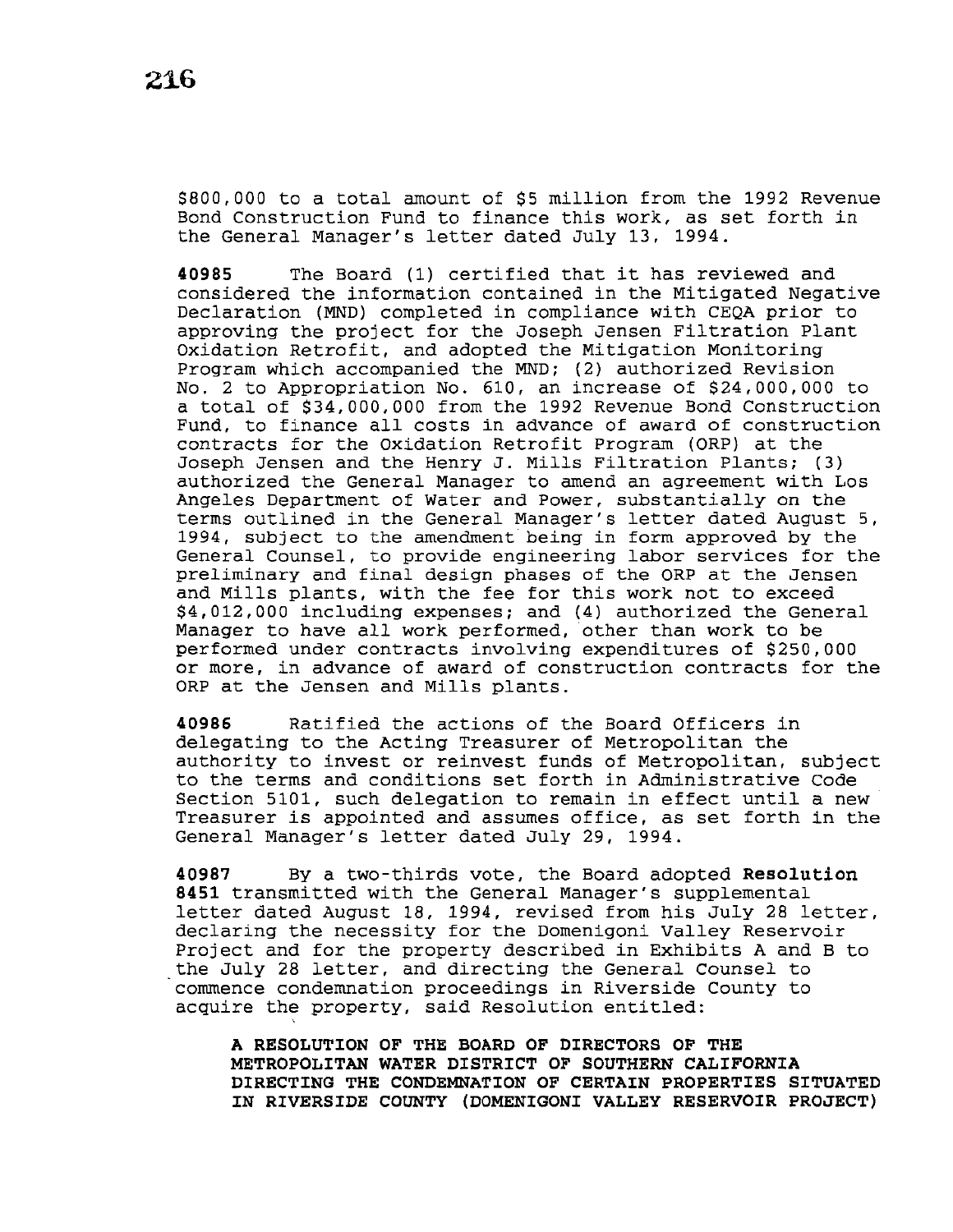**40988** Authorized (1) payment to Santa Margarita Water District for Metropolitan's capacity share of the South County Pipeline; (2) Revision No. 4 to Appropriation No. 571, an increase of \$24,000,000 to a total of \$71,000,000, for Metropolitan's share; and (3) Revision No. 9 to Appropriation No. 031, an increase of \$930,000 to a total of \$11,930,000, for three uninstalled valves, as set forth in the confidential letter of the General Manager dated August 2, 1994.

**40989** Authorized the General Manager to acquire Domenigoni Valley Reservoir Property 144-001-299 owned by Paul T. Morgan and Helen E. Morgan, and settle the related litigation titled Metropolitan Water District v. Paul T. Morgan, et ux., Riverside county Superior Court case No. 250262, as set forth in the General Manager's confidential letter dated July 29, 1994.

**40990** Authorized the General Manager to acquire Domenigoni Valley Reservoir Property 144-001-501 owned by Thomas E. Knox, and settle the related litigation titled Metropolitan Water District v. Thomas E. Knox, Riverside County Superior Court Case No. 250265, as set forth in the General Manager's confidential letter dated July 29, 1994.

**40991** Authorized the General Counsel to make a final offer in the eminent domain action titled Metropolitan Water District v. Olivia Pien. et al., Riverside County Superior Court Case No. 227231, to acquire Domenigoni Valley Reservoir Property 144-1-241, as set forth in the General Counsel's confidential letter dated July 29, 1994.

**40992** Authorized the General Counsel to make a final offer in the eminent domain action titled Metropolitan Water District v. Percy Stiles. et al., Riverside County Superior Court Case No. 225011, to acquire Domenigoni Valley Reservoir Property 144-1-265, as set forth in the General Counsel's confidential letter dated July 29, 1994.

**40993** Authorized the General Counsel to make a final offer in the eminent domain action titled Metropolitan Water District v. Charles Johnson, et al., Riverside County Superior Court Case No. 225162, to acquire Domenigoni Valley Reservoir Property 144-1-49, -405, -407, -409, -411, -413, -415, -417, -419, -421, and -423, as set forth in the General Counsel's confidential letter dated July 29, 1994.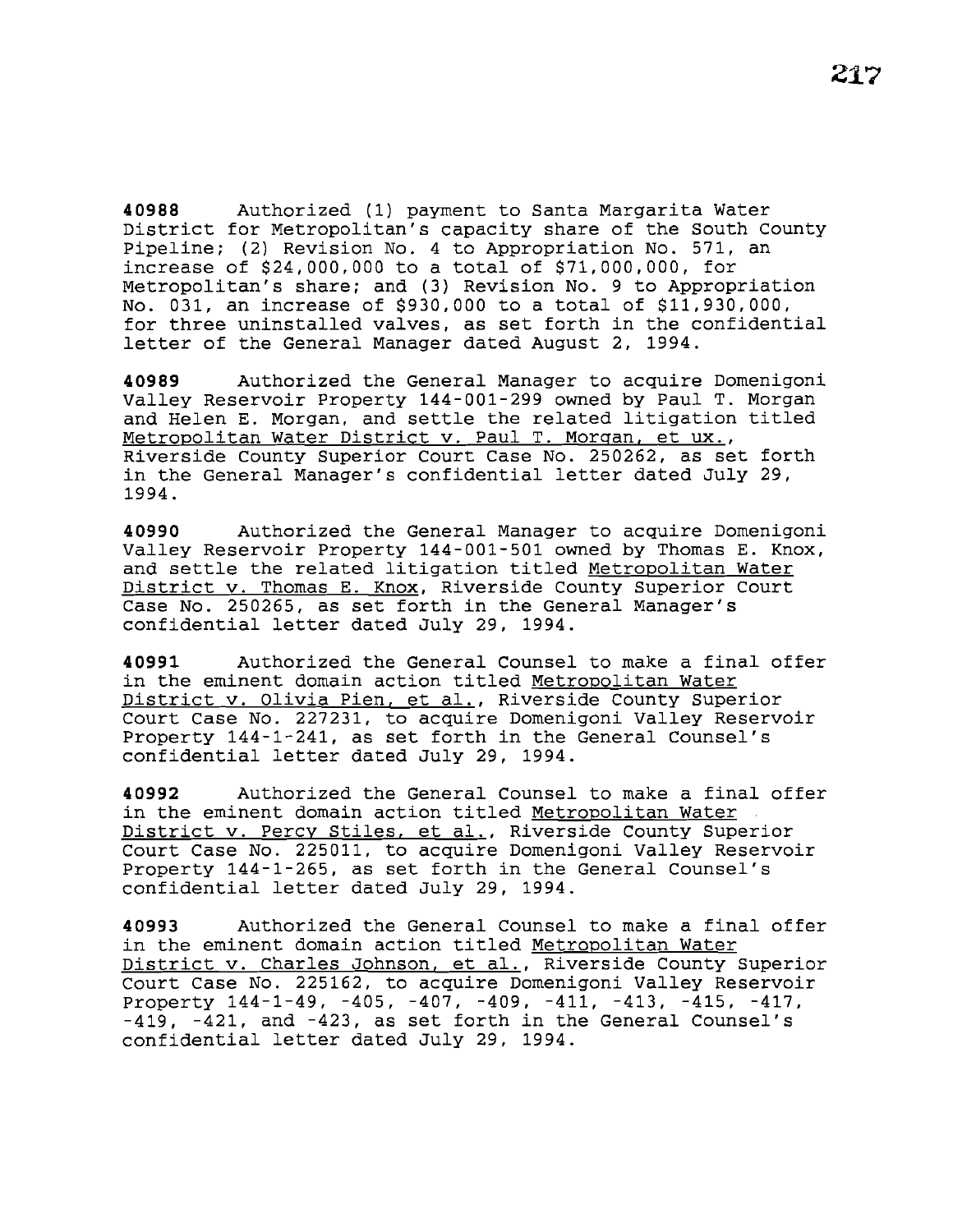**<sup>40994</sup>**Authorized the General counsel to settle all claims in Cameron v. Metropolitan Water District, San Bernardino Superior Court Case No. RCV058172, as set forth in his confidential letter dated August 18, 1994.

**40995** Organization and Personnel Committee Vice Chairman McMurray moved, seconded by Director Stuart and carried, authorizing (1) increases of 2.8% in payroll for salary and benefits for unrepresented management classifications effective July 3, 1994, and that Administrative Code Section 6500 be amended as set forth in Attachment A to reflect these increases; and (2) the provision of benefits to unrepresented management employees consistent with the benefits of those provided to the Management and Professional Employees Association and those described in the General Manager's letter dated July 26, 1994.

**40996** Vice Chairman Miller announced the Executive Committee approved the addition of a third part to the recommendation contained in the General Manager's letter dated August 5, 1994, regarding Semitropic Groundwater Banking Project and, accordingly, moved, seconded by Water Problems Committee Chairman Malburg and carried, and the Board (1) certified it has reviewed and considered the information contained in the Final Environmental Impact Report and find that modifications necessary to avoid or mitigate environmental impacts have been adopted by Semitropic Water Storage District (Semitropic); (2) authorized the General Manager to enter into an agreement with semitropic, substantially based on the Principles for an Agreement between Metropolitan and Semitropic attached to the General Manager's August 5 letter, subject to the agreement being in form acceptable to the General Counsel; and (3) authorized the General Manager to negotiate agreements with local agencies for groundwater storage programs in Southern California, substantially based on the Principles attached to the foregoing letter of the General Manager for the Agreement between Metropolitan and Semitropic; subject to the agreements being brought to the Board for action and in a form approved by the General Counsel.

**40997** Engineering and Operations Committee Chairman Miller moved, seconded by Legal and Claims Committee Chairman Krauel and carried, authorizing the General Manager to seek membership in the santa Margarita River Watershed Steering Committee appointed by the Federal District Court pursuant to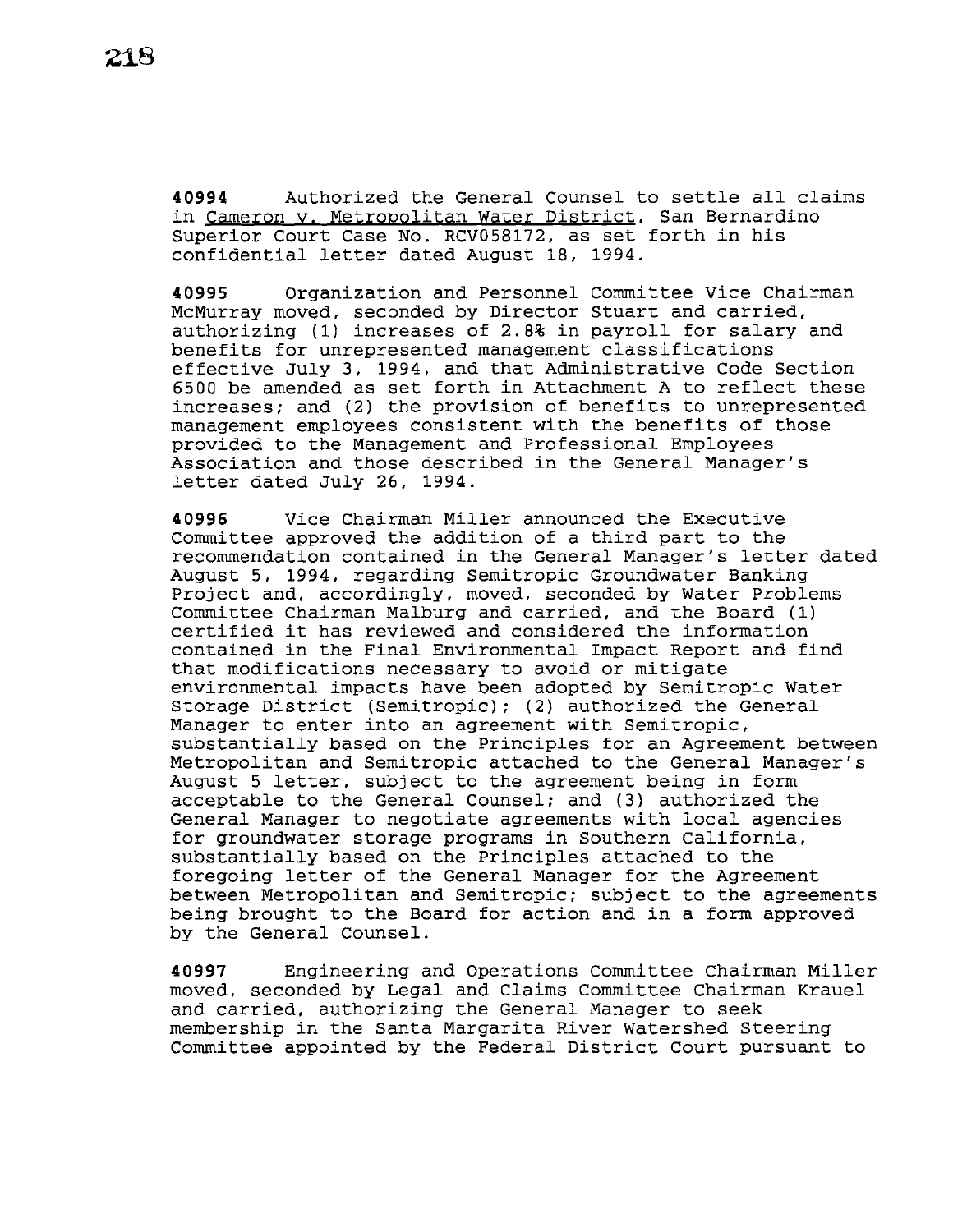the 1966 water rights adjudication in United States v. Fallbrook Public Utility District, et al. (So. District No. 1247-SD-T), as recommended in the letter from the General Manager and the General Counsel dated July 11, 1994.

**40998** Legislative Committee Chairman Brandt moved, seconded by Vice Chairman Blake and carried, that the Board support the enactment of Federal legislation which would (1) authorize a Colorado River Basin-wide salinity control effort to be implemented through the Bureau of Reclamation; and (2) modify the Federal appropriations ceiling, and further authorizing the General Manager to participate in negotiations to secure enactment of such legislation, as recommended in the General Manager's letter dated August 5, 1994.

**40999** The following listed communications were submitted for the information of the Board:

- a. Reports of the General Manager
	- i. Activities for the month of July, dated July 28, 1994.
	- ii. Operating data for the month of June, dated July 22, 1994.
- b. Report of the General Counsel on the activities of the Legal Department for the month of July, dated July 29, 1994.
- c. Report of the Auditor on the activities of the Audit Department for the month of July, dated August 1, 1994.
- d. Letter of the General Manager dated August 12, 1994, transmitting the Monthly Financial Report for the month of June.
- e. Letter of the Auditor dated July 5, 1994, transmitting the single audit reports for the fiscal year ended June 30, 1993.
- f. Letter of the General Manager dated July 12, 1994, transmitting the quarterly report on changes in funding sources for capital program expenditures.
- g. Letter of the General Manager dated July 14, 1994, reporting on the casualty insurance program for 1994-1995.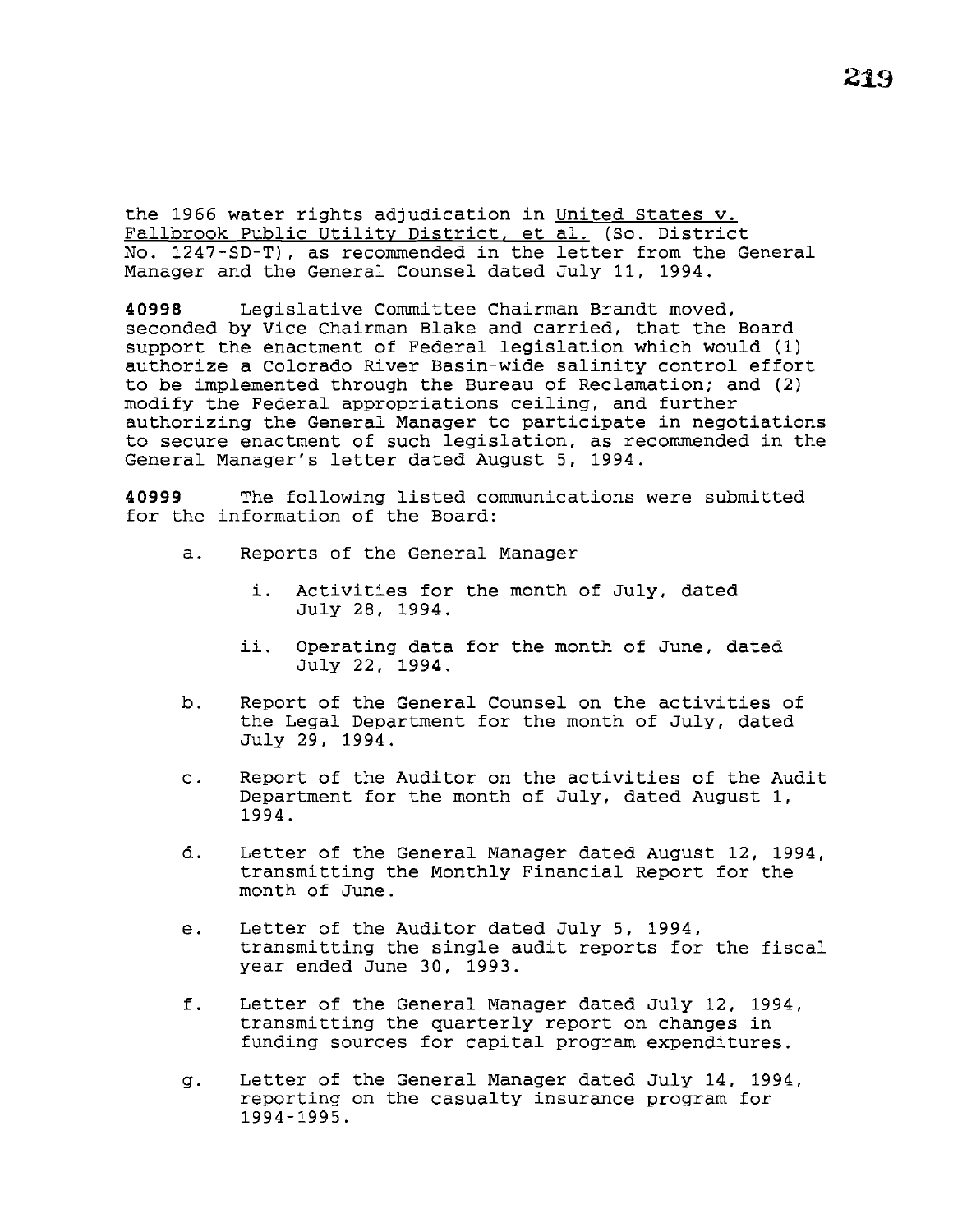- h. Letter of the General Manager dated August 2, 1994, reporting on the inactive appropriations.
- *i.* Letter of the General Manager dated July 28, 1994, reporting on the selection process for recommending professional consultant services.
- j. Letter of the General Manager dated August 3, 1994, submitting the quarterly status report for the Domenigoni Valley Reservoir Project.
- k. Letter of the General Manager dated August 5, 1994, reporting on the Senate hearing on State Water Project financing options.
- 1. Letter of the General Manager dated July 19, 1994, reporting on the status of Metropolitan's Waste Minimization Program.
- m. Letter of the General Manager dated August 5, 1994, reporting on conjunctive use *in* the North Las Posas Groundwater Basin.
- n. Letter of the General Manager dated August 5, 1994, reporting on the Association of Groundwater Agencies study to define conjunctive use programs.
- o. Letter of the General Manager dated August 5, 1994, transmitting San Diego County Water Authority Water Repurification Feasibility Study.
- p. Letter of the General Manager dated August 2, 1994, reporting on the Copper External Issues Management Plan.
- q. Letter of the General Counsel dated July 18, 1994, reporting on Assembly Bill 1542 (Umberg) -- Gift limitation and disclosure requirements for special district officers and employees.
- r. Letter of the General Manager dated July 22, 1994, transmitting a draft of the General Manager's priorities for fiscal year 1994-95.